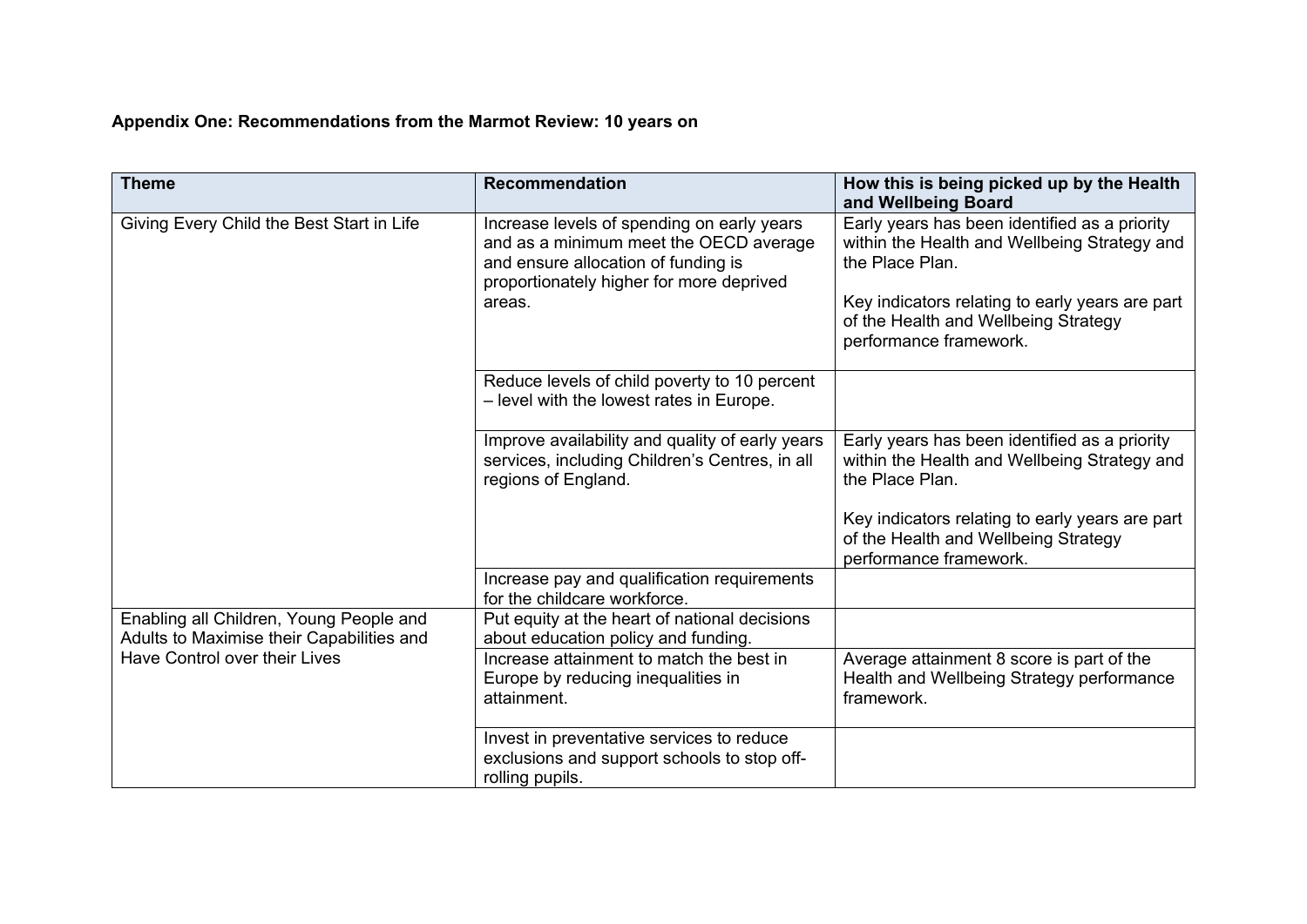| <b>Creating Fair Employment and Good Work</b><br>for All | Restore the per-pupil funding for secondary<br>schools and especially sixth form, at least in<br>line with 2010 levels and up to the level of<br>London (excluding London weighting).<br>Invest in good quality active labour market<br>policies and reduce conditionalities and<br>sanctions in benefit entitlement, particularly<br>for those with children. |                                                                                                                                                                                                                                                              |
|----------------------------------------------------------|----------------------------------------------------------------------------------------------------------------------------------------------------------------------------------------------------------------------------------------------------------------------------------------------------------------------------------------------------------------|--------------------------------------------------------------------------------------------------------------------------------------------------------------------------------------------------------------------------------------------------------------|
|                                                          | Reduce in-work poverty by increasing the<br>National Living Wage, achieving a minimum<br>income for healthy living for those in work.                                                                                                                                                                                                                          |                                                                                                                                                                                                                                                              |
|                                                          | Increase the number of post-school<br>apprenticeships and support in-work training<br>throughout the life course.<br>Reduce the high levels of poor quality work<br>and precarious employment.                                                                                                                                                                 | Employment and Skills Strategy - links<br>drawn with the Health and Wellbeing Board,<br>aim 4.                                                                                                                                                               |
| Ensuring a Healthy Standard of Living for All            | Ensure everyone has a minimum income for<br>healthy living through increases to the<br>National Living Wage and redesign of<br>Universal Credit.                                                                                                                                                                                                               |                                                                                                                                                                                                                                                              |
|                                                          | Remove sanctions and reduce<br>conditionalities in welfare payments.                                                                                                                                                                                                                                                                                           |                                                                                                                                                                                                                                                              |
|                                                          | Put health equity and wellbeing at the heart<br>of local, regional and national economic<br>planning and strategy.                                                                                                                                                                                                                                             | Refresh of the Sheffield City Region<br>Strategic Economic Plan is ongoing and will<br>inform the refresh of the Rotherham<br>Economic Plan. Health and Wellbeing Board<br>partners are intending on feeding into the<br>development of both of these plans. |
|                                                          | Adopt inclusive growth and social value<br>approaches nationally and locally to value<br>health and wellbeing as well as, or more<br>than, economic efficiency.                                                                                                                                                                                                | Employment and Skills Strategy - emphasis<br>on health and links drawn with the Health<br>and Wellbeing Board, aim 4.                                                                                                                                        |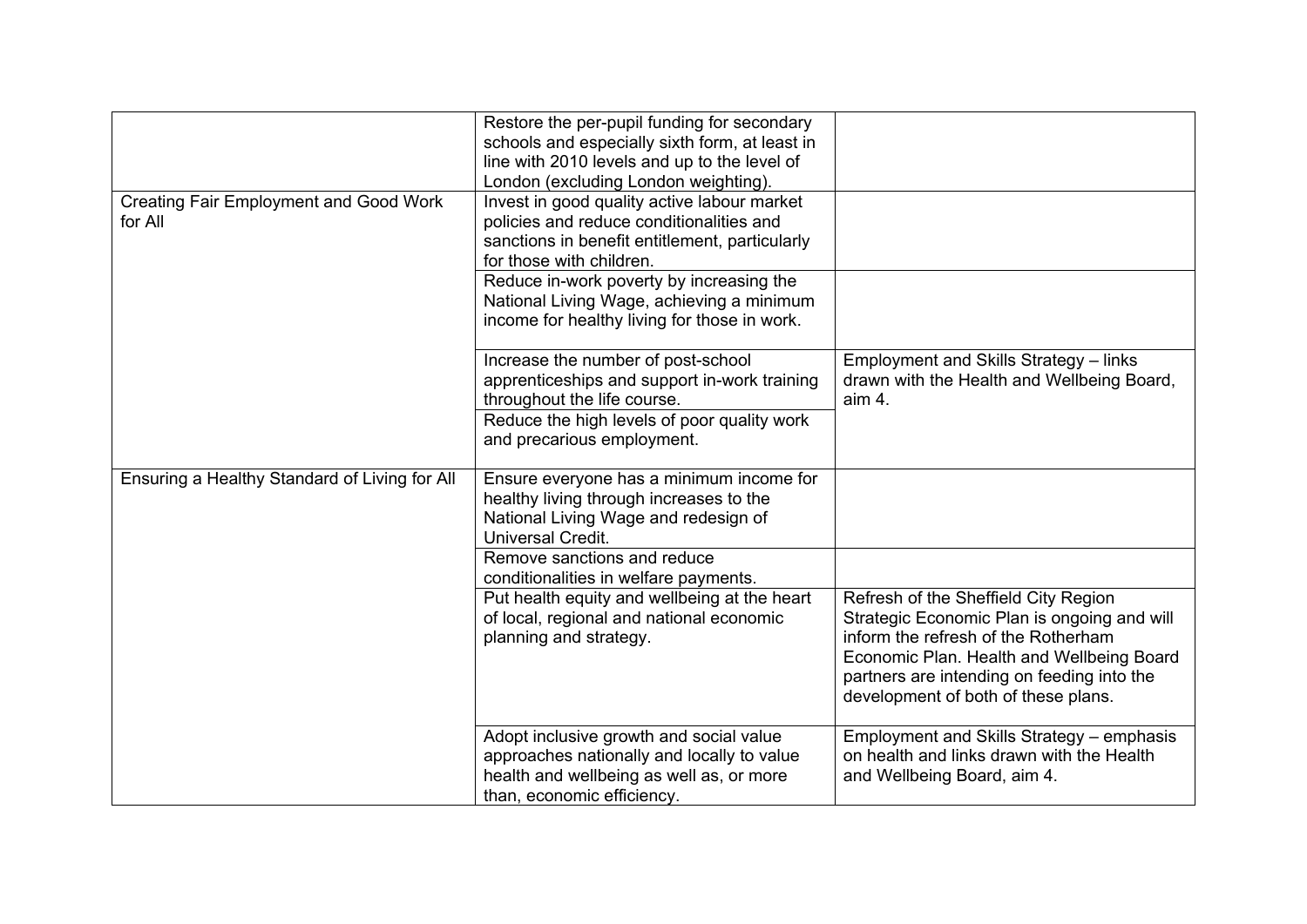|                                                          | Review the taxation and benefit system to<br>ensure it achieves greater equity and ensure<br>effective tax rates are not regressive.                                                                                                                                                              |                                                                                                                                                                                                |
|----------------------------------------------------------|---------------------------------------------------------------------------------------------------------------------------------------------------------------------------------------------------------------------------------------------------------------------------------------------------|------------------------------------------------------------------------------------------------------------------------------------------------------------------------------------------------|
| Create Healthy and Sustainable Places and<br>Communities | Invest in the development of economic,<br>social and cultural resources in the most<br>deprived communities                                                                                                                                                                                       | Cultural Strategy - links drawn with the<br>Health and Wellbeing Board, aim 4.                                                                                                                 |
|                                                          | 100 percent of new housing is carbon neutral<br>by 2030, with an increased proportion being<br>either affordable or in the social housing<br>sector                                                                                                                                               | A spotlight on climate change came to the<br>Health and Wellbeing Board in January<br>2020. The Health and Wellbeing Board<br>intends to continue to influence local work on                   |
|                                                          | Aim for net zero carbon emissions by 2030<br>ensuring inequalities do not widen as a result                                                                                                                                                                                                       | climate change and receive regular updates<br>to assure that health implications are<br>considered.                                                                                            |
| Taking action                                            | Develop a national strategy for action on the<br>social determinants of health with the aim of<br>reducing inequalities in health.                                                                                                                                                                |                                                                                                                                                                                                |
|                                                          | Ensure proportionate universal allocation of<br>resources and implementation of policies.                                                                                                                                                                                                         | There are calls in the report for greater<br>investment in the North $-$ is there an<br>opportunity to work with regional colleagues<br>to speak back to national Government on this<br>point? |
|                                                          | Early intervention to prevent health<br>inequalities.                                                                                                                                                                                                                                             | Early intervention and prevention are key<br>principles outlined in the Health and<br>Wellbeing Strategy.                                                                                      |
|                                                          | Develop the social determinants of health<br>workforce.                                                                                                                                                                                                                                           | Health and Wellbeing Strategy - Making<br>Every Contact Count training.                                                                                                                        |
|                                                          | (This section outlines the important role of<br>workforces outside public health in improving<br>population health, and references set of<br>resources and tools developed by Royal<br>Society of Public Health to support other<br>sectors to improve health and reduce health<br>inequalities.) |                                                                                                                                                                                                |